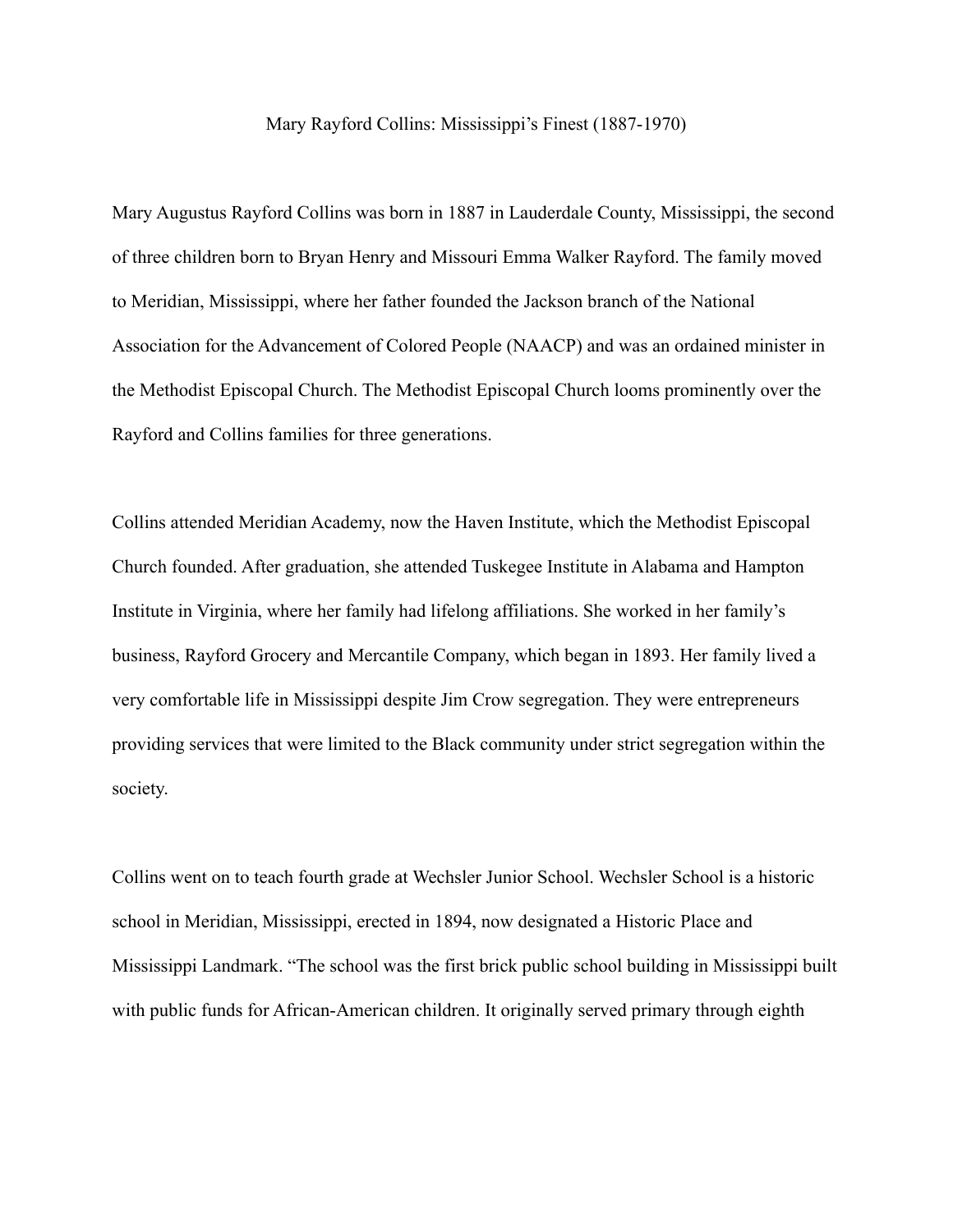grades but was later expanded to include high school as well."<sup>1</sup> In 1894, when Wechsler was built, thirty percent of the children in the city were African American. Named for Rabbi Judah Wechsler, who pushed to raise money for its construction, it was the first public school paid for with public funds.

When Collins became the librarian for the Carnegie Negro Library of Meridian for five years, she was Mississippi's first Black public librarian. "The 13th Street (St.) Colored Branch was a segregated public library established by the city of Meridian, Mississippi, in 1912 and opened in March 1913. It was one of the first free public libraries for African Americans in the state of Mississippi and one of twelve segregated libraries Andrew Carnegie funded during his library philanthropy program of the early twentieth century.<sup> $2$ </sup> The Haven Institute, operated by the African Methodist Episcopal Church and where Collins attended grade school, was instrumental in establishing the library and donated the site for the library. The library served the large Black community in Meridian, over a third of the population, and was used as an educational support center and a community meeting place.

Andrew Carnegie was responsible for establishing many public libraries in the South and all over the world, but he had a checkered past as it relates to Black people:

Carnegie's assessment of the Black race in the United States was that they were less developed than their White counterparts. On one hand Carnegie believed that the Black

<sup>1</sup> Wechsler School. *Wikipedia, the Free Encyclopedia*, [https://en.wikipedia.org/wiki/Wechsler\\_School.](https://en.wikipedia.org/wiki/Wechsler_School)

<sup>&</sup>lt;sup>2</sup> Matthew Griffis. "13<sup>th</sup> Street Colored Branch Library, Meridian Mississippi (1913-1974)," *Black Past*, (September 20, 2017): 1-2.

[https://www.blackpast.org/african-american-history/13th-street-colored-branch-library-meridian-mississippi-1913-](https://www.blackpast.org/african-american-history/13th-street-colored-branch-library-meridian-mississippi-1913-1974/) [1974/](https://www.blackpast.org/african-american-history/13th-street-colored-branch-library-meridian-mississippi-1913-1974/).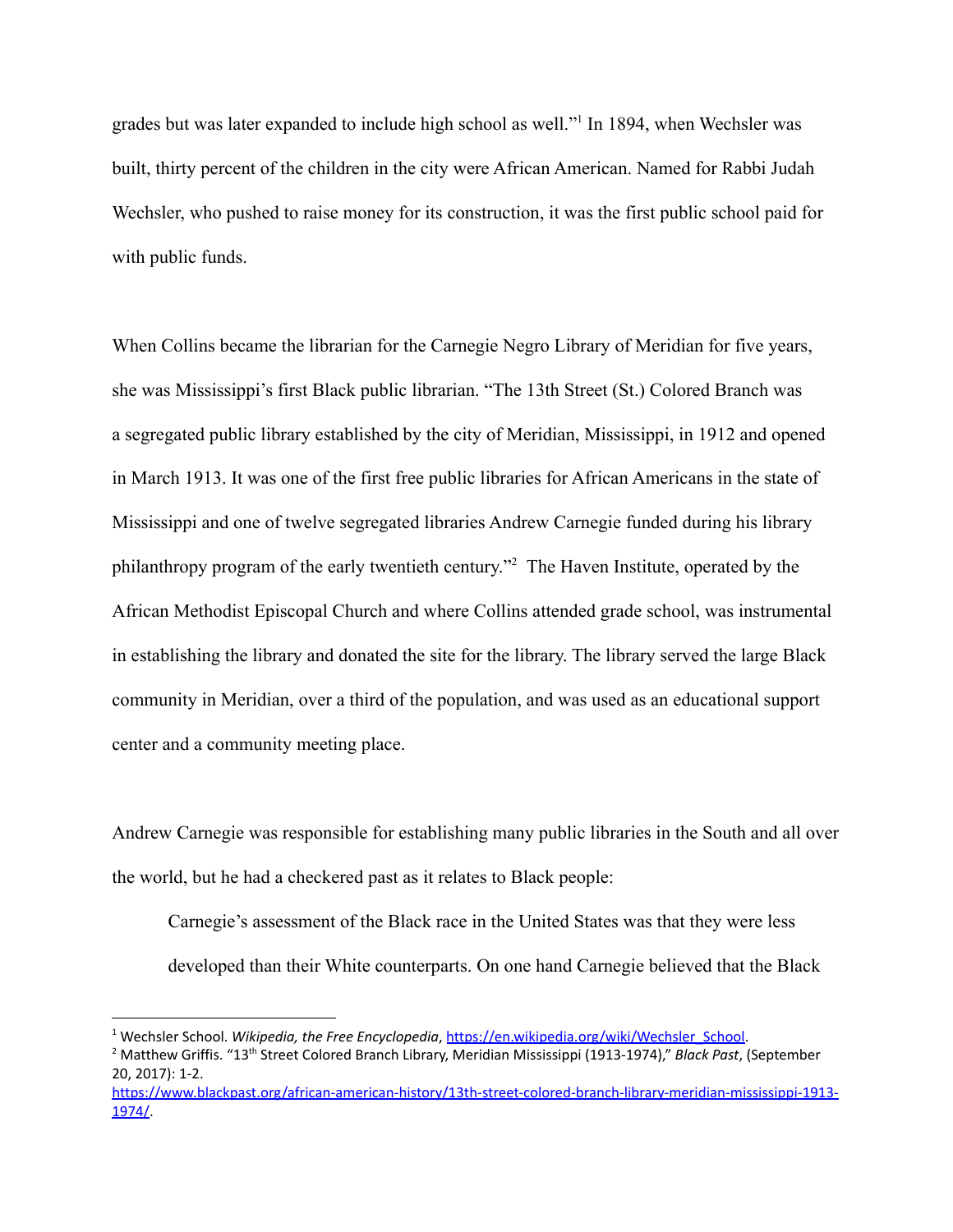race was not ready to hold the same status as White Americans. But Carnegie went on to state that Whites and Blacks may "remain separate and apart as now or may intermingle," and that race relations "lies upon the lap of the gods."<sup>3</sup>

Carnegie purposely funded "his favored HBCUs," the two institutions that Collins attended, which were connected with Booker T. Washington. "Booker T. Washington contacted Carnegie in 1890 to solicit funds for Tuskegee and was awarded \$20,000 for a library in 1900. Carnegie toured that library in 1906, and what he saw and experienced convinced him to further fund Tuskegee, with \$620,000, and Washington's alma mater, Hampton University, with \$441,045."<sup>4</sup> Meridian was an example of the separate and unequal treatment by Carnegie, library funds were requested as early as 1904, but it was not until 1911 that the library program's manager, James Bertram received "\$30,000 for a main, whites-only library and \$8,000 for a "colored" branch."<sup>5</sup>

Collins' work as a librarian represents her lifelong dedication to learning. This dedication is also demonstrated in her 46-year association with the Mary Church Terrell Literary Club, where she also served as vice president. In numerous ways, Collins' life was very similar to that of Mary Church Terrell, who was one of the first African American women to earn a college degree. The Terrell family was well off due to their business acumen, like the Collins family, who were part of an elite cadre of African American families in Mississippi. Terrell co-founded the National Association of Colored Women. He served as the organization's first president, while similarly, Collins was a member of the board of the Mississippi State Federation of Colored Women's

<sup>3</sup> Dr. John N. Berry. "Andrew Carnegie and Race." *Diverse Issues in Higher Education*," Andrew [Carnegie](https://diverseeducation.com/article/11301/) and Race - Higher Education [\(diverseeducation.com\)](https://diverseeducation.com/article/11301/), June 17, 2008 (New York): 1-3.

<sup>4</sup> Berry, Andrew Carnegie, 1.

 $^5$  Griffis, 13<sup>th</sup> Street, 1.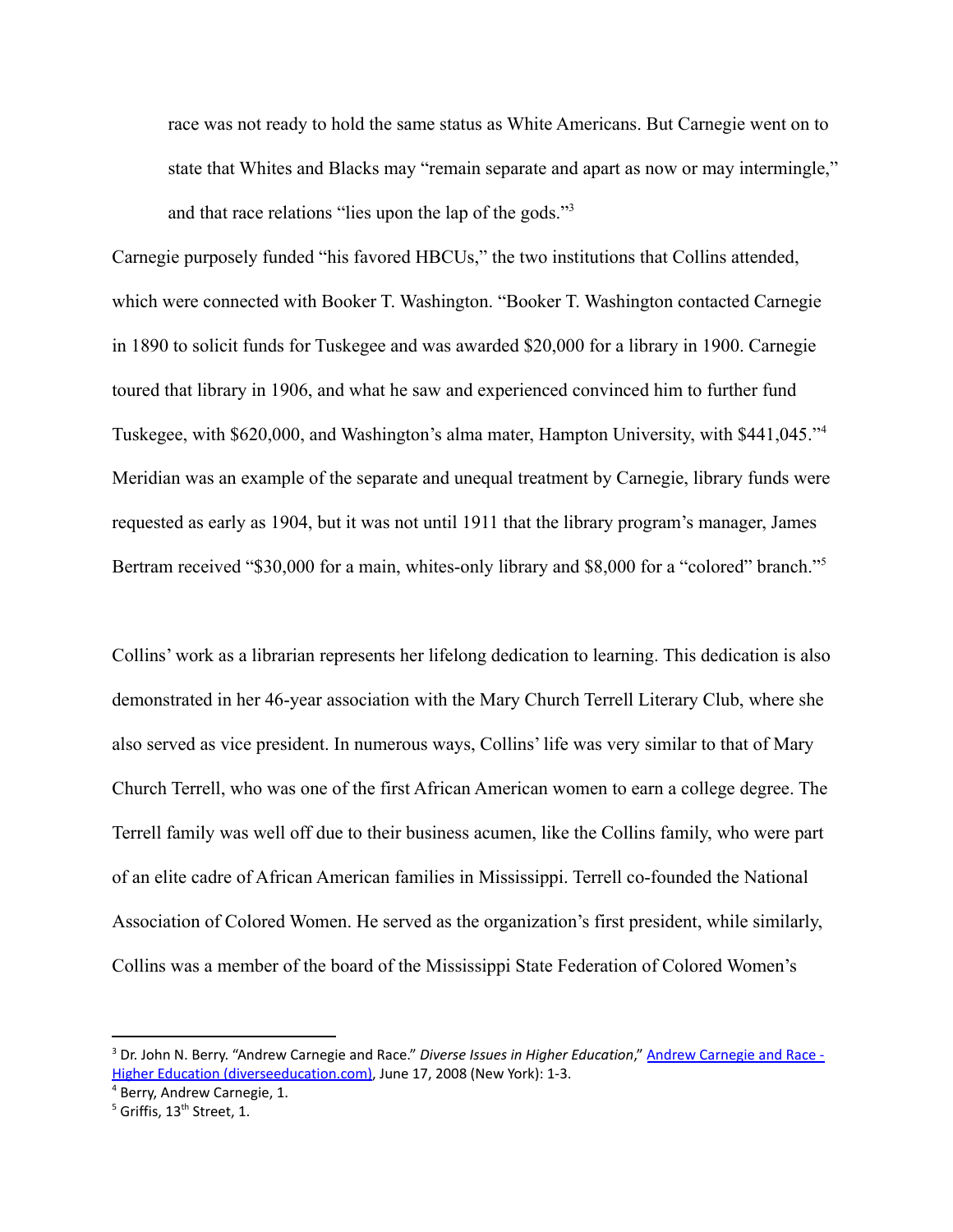Clubs. This organization promoted self-help and was mostly populated with educated middleand upper-class Black women. Terrell's dedication to uplifting Black women is mirrored in the work that Collins pursued. Like Collins, Terrell was also a charter member of the NAACP who helped found the Jackson chapter.

In 1914, she married Malachi C. Collins, a mathematics teacher and Dean of Men at Haven Institute. Collins was co-founder of the Hall & Collins Funeral Home of Hattiesburg, Mississippi, in 1916. Collins began to work with her husband in 1924, assisting in building the business as one of Jackson's most successful funeral homes. After her husband died in 1939, she became president and sole owner of the Collins Funeral Home and Insurance Companies. Under her leadership, she managed a large staff developed a sound structure for the Funeral Home that led to its success and growth. This business offered a means of providing burial needs and independence for the Black community. She was well-known as a businesswoman and philanthropist who supported institutions of higher learning throughout Mississippi. She was a member of the Mississippi Funeral Directors & Morticians Association for over 50 years. Her only child, daughter Clarie Collins Harvey, became the first African American to receive a mortuary science degree in 1942.

The Collins Funeral Home became a multi-million-dollar enterprise under the leadership of Collins and her daughter Clarie. The business was in the heart of Jackson, Mississippi's famed Farish Street Neighborhood. Listed on the National Register of Historic Places, it serves as "a material legacy of what Blacks accomplished when they were commonly considered inferior to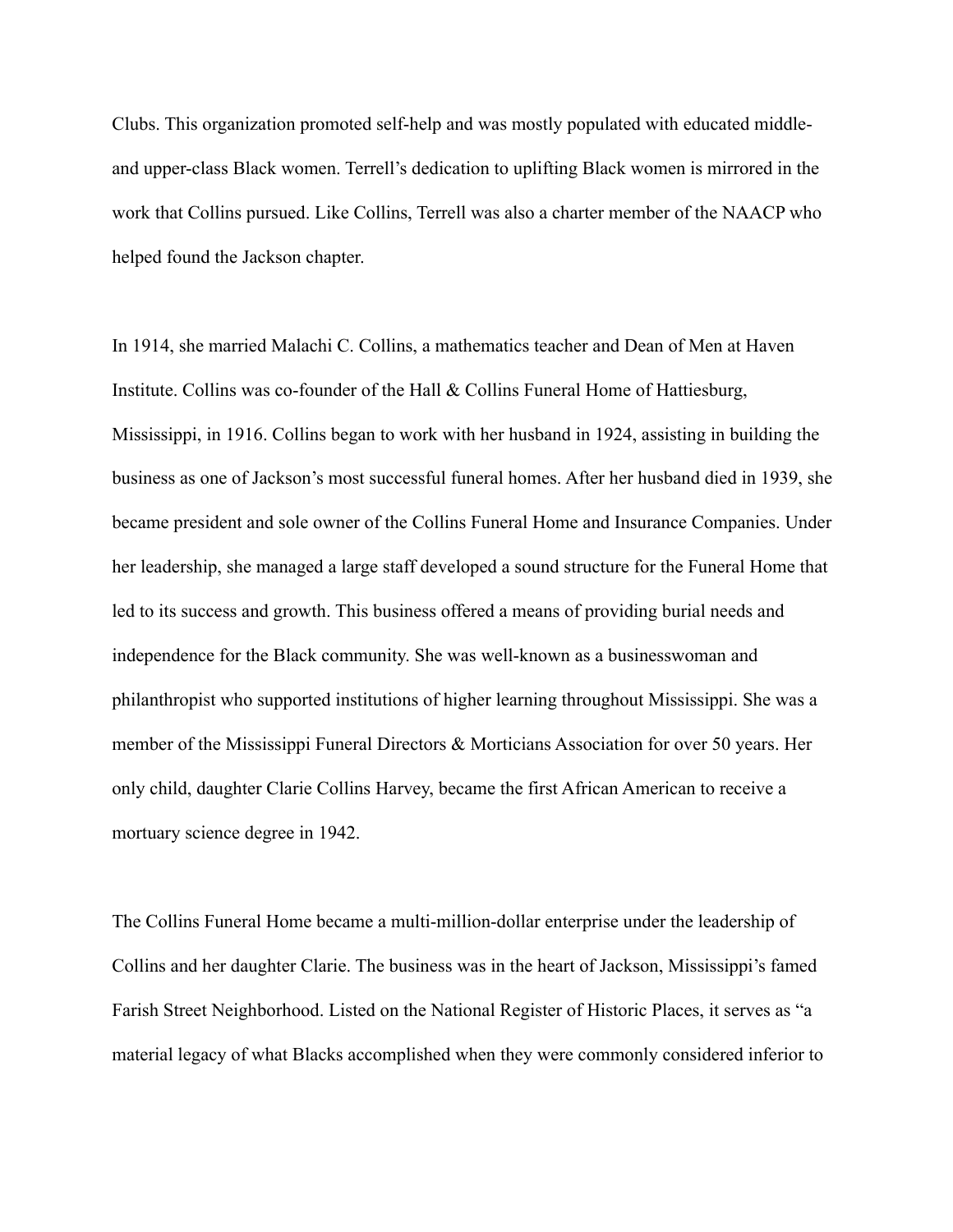whites."<sup>6</sup> Often compared to Beale Street in Memphis, Auburn Avenue in Atlanta, and Rampart Street in New Orleans, Farish Street "is special in that it was built for Blacks by Black carpenters, plasterers, brickmasons, and other craftsmen…it is a prime example of Afro-American architectural styles."<sup>7</sup> Harvey is quoted throughout the article and noted that "Farish Street was a flourishing, lucrative, good environment of businesses. It was also a place where Black women kept the culture of the city going."<sup>8</sup> Farish Street section of Jackson was also considered a haven for the Black community, but racism and violence were never far away. Medgar Evers, who was assassinated in 1963, established the first field secretary office for the NAACP on Farish Street. The Collins Funeral Home also handled his funeral after Byron De La Beckwith murdered him. Those attending the funeral included Dr. Martin Luther King, Jr., representatives from the National Council of Churches, *Life Magazine* photographer Flip Schulke, and other civil rights leaders.

Both Collins and her daughter were very engaged in church work, and their faith was the most important motivation for their lives. They both married ordained Methodist ministers. Collins was a lifelong Methodist and was a St. Paul Methodist Church member in Jackson. She served as the only female member of the Board of Trustees for the Central United Methodist Church from 1939 to 1967. She was a member of the board of directors of the William Johnson Bethlehem Center, a Methodist social service institution in Jackson, and a life member of the Women's Society of Christian Service of directors. In addition, she supported other civic and religious

<sup>6</sup> Mike Alexander. "Jackson's Farish Street: A Neighborhood Built by Giants," *American Visions*, (August 1988): 32-37.

<sup>7</sup> Alexander, Jackson's Farish Street, 32.

<sup>8</sup> Alexander, Jackson's Farish Street, 35.